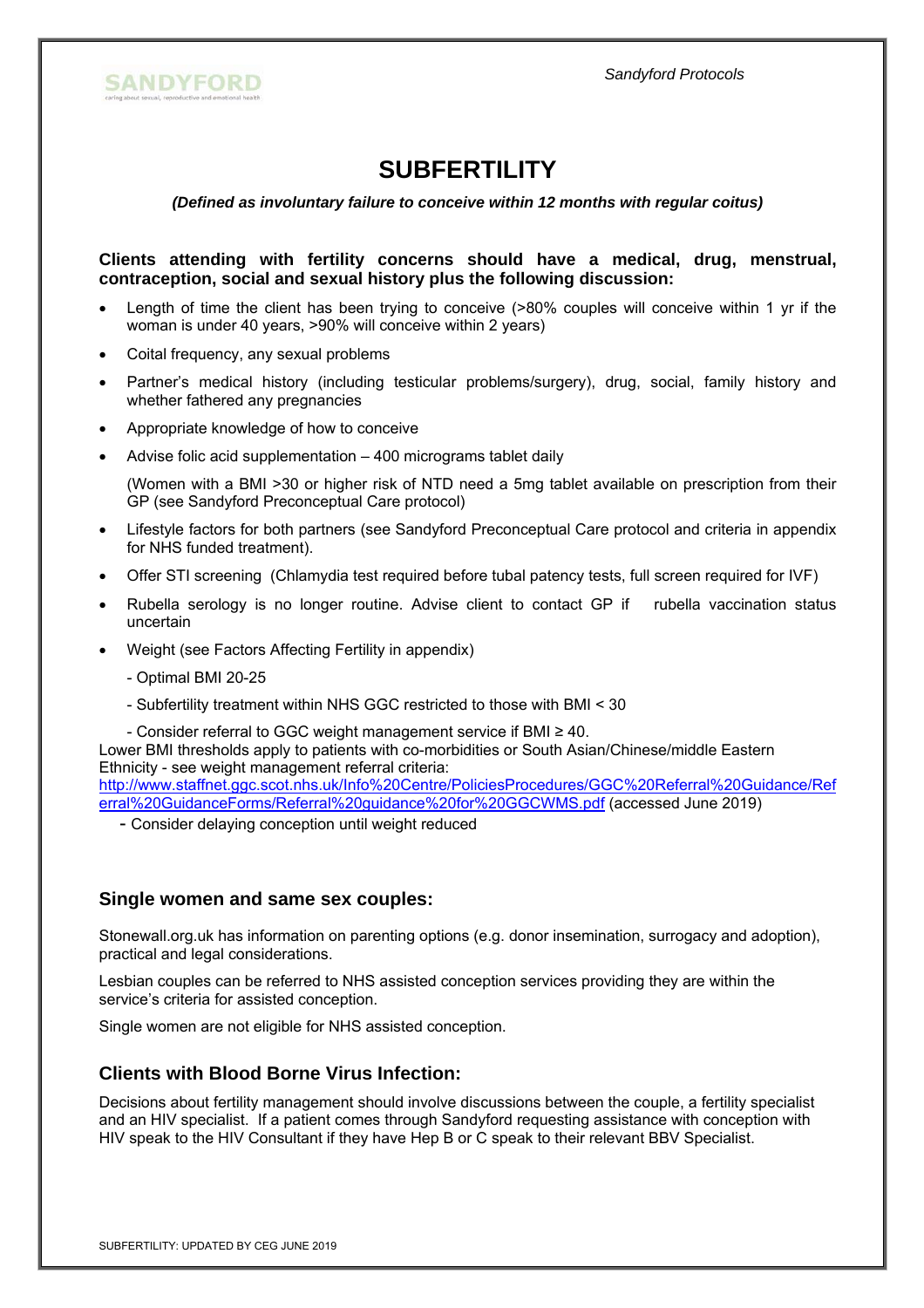

# **Referral to Assisted Conception Services**

Clients should be encouraged to seek referral via their GP. If this is not possible or there are other gynaecological or sexual health problems, referral can be arranged via the Sandyford Gynaecology Service.

## **Private Fertility Treatment**

Patients undergoing fertility investigations within the private sector may attend our services requesting some tests. Unfortunately we can no longer provide this service unless the tests are clinically indicated for another reason.

### **References**

National Institute for Health and Care Excellence. Clinical Guideline CG156 Fertility: Assessment and Treatment for people with Fertility Problems. February 2013.

http://www.nice.org.uk/nicemedia/live/14078/62770/62770.pdf

[Accessed 11 June 2019]

#### **NHS Greater Glasgow and Clyde Core Brief 15 May 2013**

http://www.staffnet.ggc.scot.nhs.uk/Corporate%20Services/Communications/Briefs/Pages/comms\_CoreBri ef-15May2013\_mb150513.aspx

[Accessed 11 June 2019]

National Infertility Group Report 2013. The Scottish Government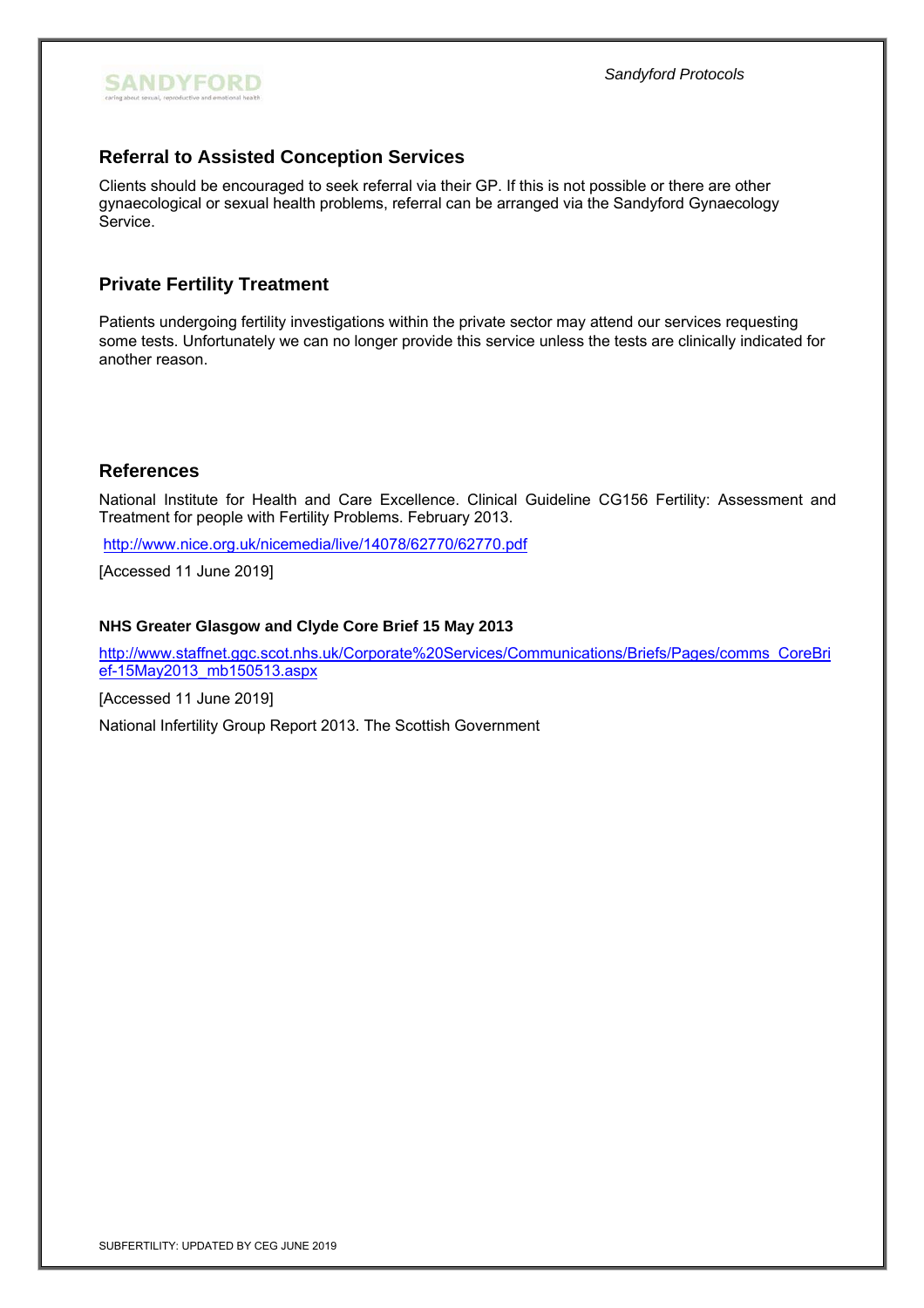

#### **APPENDIX**

# **Access Criteria for NHS Funded IVF Treatment for patients in all NHS Boards in Scotland from 1 July 2013**

Referral for treatment can be made if **all** access criteria are fulfilled, as noted below.

#### **Definition of infertility for couples**

Infertility with an appropriate cause, of any duration OR Unexplained infertility of two years – heterosexual couples Unexplained infertility following six-eight cycles of donor insemination – same sex couples

#### Age

Less than 42 years on the day of the initial referral

#### **Sterilisation**

Neither partner to have undergone voluntary sterilisation or who have undertaken reversal of sterilisation.

#### **Stable Relationship**

Couples must have been co-habiting in a stable relationship for a minimum of two years.

#### **Children**

Couples with children are eligible for IVF provided one of them has no biological child

#### **Lifestyle\***

There is a responsibility on patients to follow these access criteria listed below**\*** which are in the interest of the welfare of the child and the effectiveness of treatment. Clinicians may conduct testing to ensure that patients adhere to the criteria and in the event of a positive test, patients will not be given treatment.

#### **Body Mass Index (BMI)\***

The female partner must have a BMI above 18.5 and below 30. Couples should be aware that a normal BMI is best for both partners.

#### **Smoking\***

Smoking status must be assessed prior to referral for treatment and again in the tertiary centre before treatment commences.

Both partners' must be non-smoking for at least three months before treatment (including e-cigarettes) and couples must continue to be non-smoking during treatment.